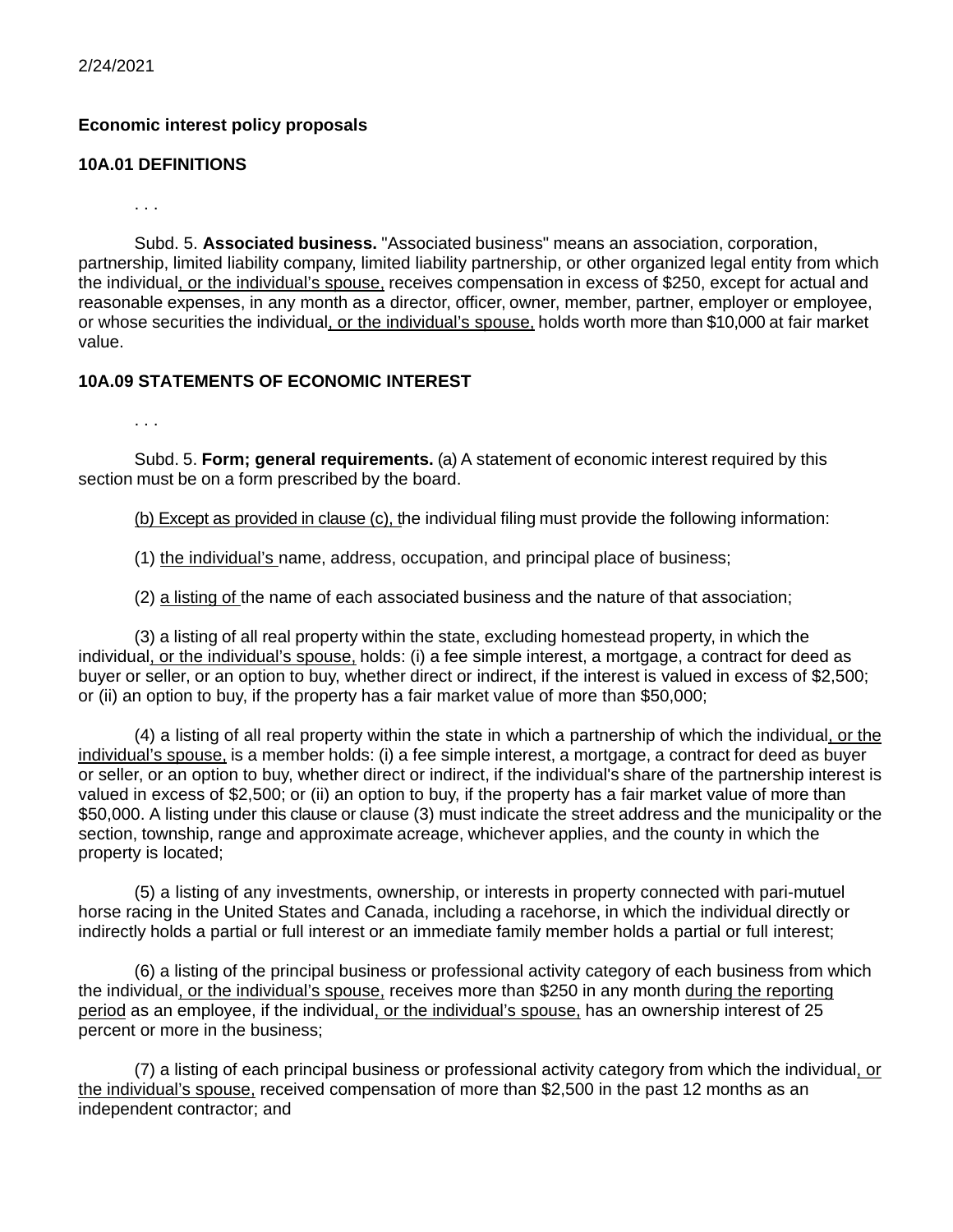(8) a listing of the full name of each security with a value of more than \$10,000 owned in part or in full by the public official individual, or the individual's spouse, at any time during the reporting period.

(9) a listing of any contract, professional license, lease, franchise, or professional permit that meets the following criteria:

(i) it is held by the individual, or the individual's spouse, or any business in which the individual, or the individual's spouse, has an ownership interest of 25 percent or more; and

(ii) it is entered into with or issued by any state department or agency listed in section 15.01 or 15.06 or any political subdivision of the state

(c) (1) This paragraph applies to supervisors of soil and water conservation districts; managers of watershed districts; and members of watershed management organizations as defined under section 103B.205, subdivision 13.

(2) Notwithstanding subdivision 5, paragraph (b), an individual listed in paragraph (c), clause (1), must provide the following information on a statement of economic interest:

(i) the individual's name, address, occupation, and principal place of business;

(ii) a listing of all real property within the state, excluding homestead property, in which the individual, or the individual's spouse, holds: (i) a fee simple interest, a mortgage, a contract for deed as buyer or seller, or an option to buy, whether direct or indirect, if the interest is valued in excess of \$2,500; or (ii) an option to buy, if the property has a fair market value of more than \$50,000;

(iii) a listing of all real property within the state in which a partnership of which the individual, or the individual's spouse, is a member holds: (i) a fee simple interest, a mortgage, a contract for deed as buyer or seller, or an option to buy, whether direct or indirect, if the individual's share of the partnership interest is valued in excess of \$2,500; or (ii) an option to buy, if the property has a fair market value of more than \$50,000. A listing under this clause or clause (2) must indicate the street address and the municipality or the section, township, range and approximate acreage, whichever applies, and the county in which the property is located;

(3) If an individual listed in paragraph (c), clause (1), also holds a public official position that is not listed in paragraph (c), clause, (1), the individual must file a statement of economic interest that includes the information specified in subdivision 5, paragraph (b).

(d) The listings required in paragraphs (b) and (c) must not identify whether the individual or the individual's spouse owns the listed asset.

 $\left(\frac{b}{c}\right)$  (e) The business or professional categories for purposes of paragraph (a), clauses (6) and (7), must be the general topic headings used by the federal Internal Revenue Service for purposes of reporting self-employment income on Schedule C. This paragraph does not require an individual to report any specific code number from that schedule. Any additional principal business or professional activity category may only be adopted if the category is enacted by law.

 $\left\langle \epsilon \right\rangle$  (f) For the purpose of an original statement of economic interest, "compensation in any month" includes only compensation received in the calendar month immediately preceding the date of appointment as a public official or filing as a candidate.

 $(d)$  (g) For the purpose of calculating the amount of compensation received from any single source